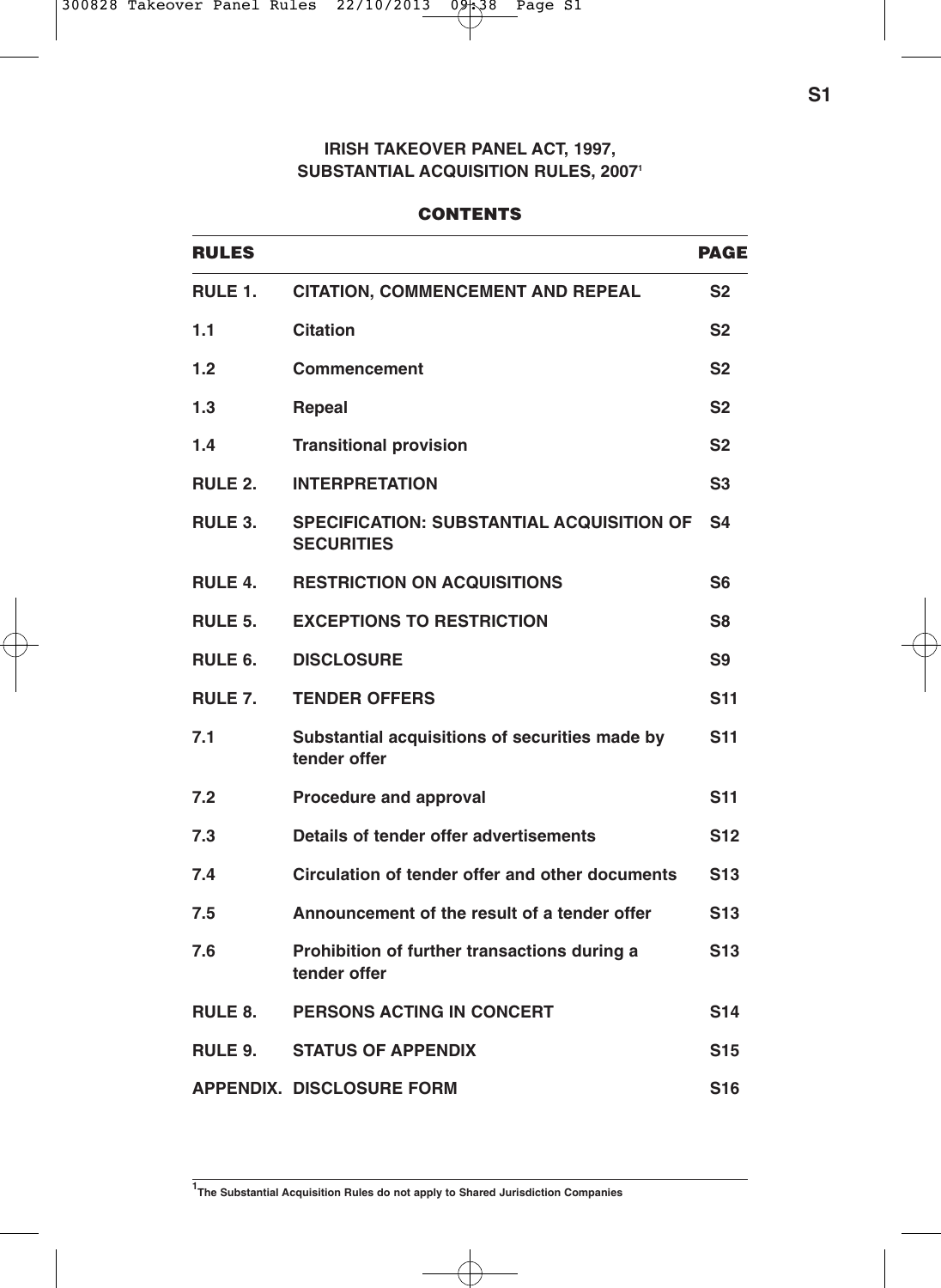### **RULE 1. CITATION, COMMENCEMENT AND REPEAL**

### **1.1 CITATION**

**These Rules may be cited as the Irish Takeover Panel Act, 1997, Substantial Acquisition Rules, 2007.**

### **1.2 COMMENCEMENT**

**These Rules shall come into operation on 19th December 2007.**

### **1.3 REPEAL**

**The Irish Takeover Panel Act, 1997, Substantial Acquisition Rules, 2001 and 2005 are hereby repealed.**

### **1.4 TRANSITIONAL PROVISION**

**Notwithstanding their repeal, the rules referred to in Rule 1.3 shall continue to apply to all transactions which are in being on the date on which these Rules come into operation.**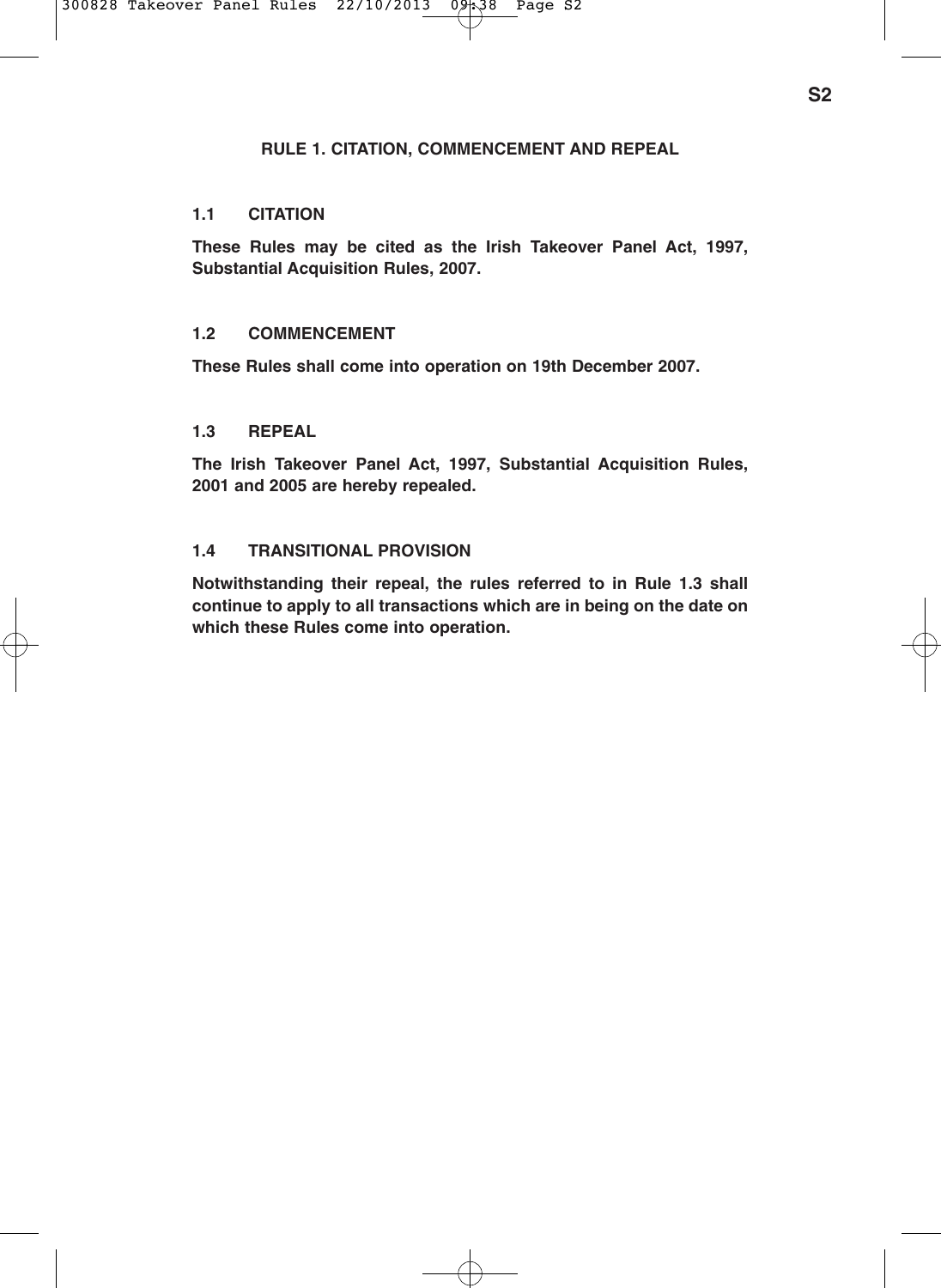#### **RULE 2. INTERPRETATION**

**(a) In these Rules, the following words and expressions shall have the following meanings unless the context otherwise requires:**

**"Rules" means these rules in their present form or with and subject to any amendment to them for the time being in force;**

**"substantial acquisition of securities" has the meaning assigned to it by Rule 3;**

**"Takeover Rules" means the Irish Takeover Panel Act, 1997, Takeover Rules, 2007.\***

**(b) All terms which are used but not defined in these Rules and which are defined in the Takeover Rules shall have in these Rules the meanings assigned to them in the Takeover Rules unless the context otherwise requires.**

**(c) Rules 2.4, 2.5, 2.6 and 3.3 of Part A of the Takeover Rules shall apply to these Rules as if they were incorporated in these Rules.**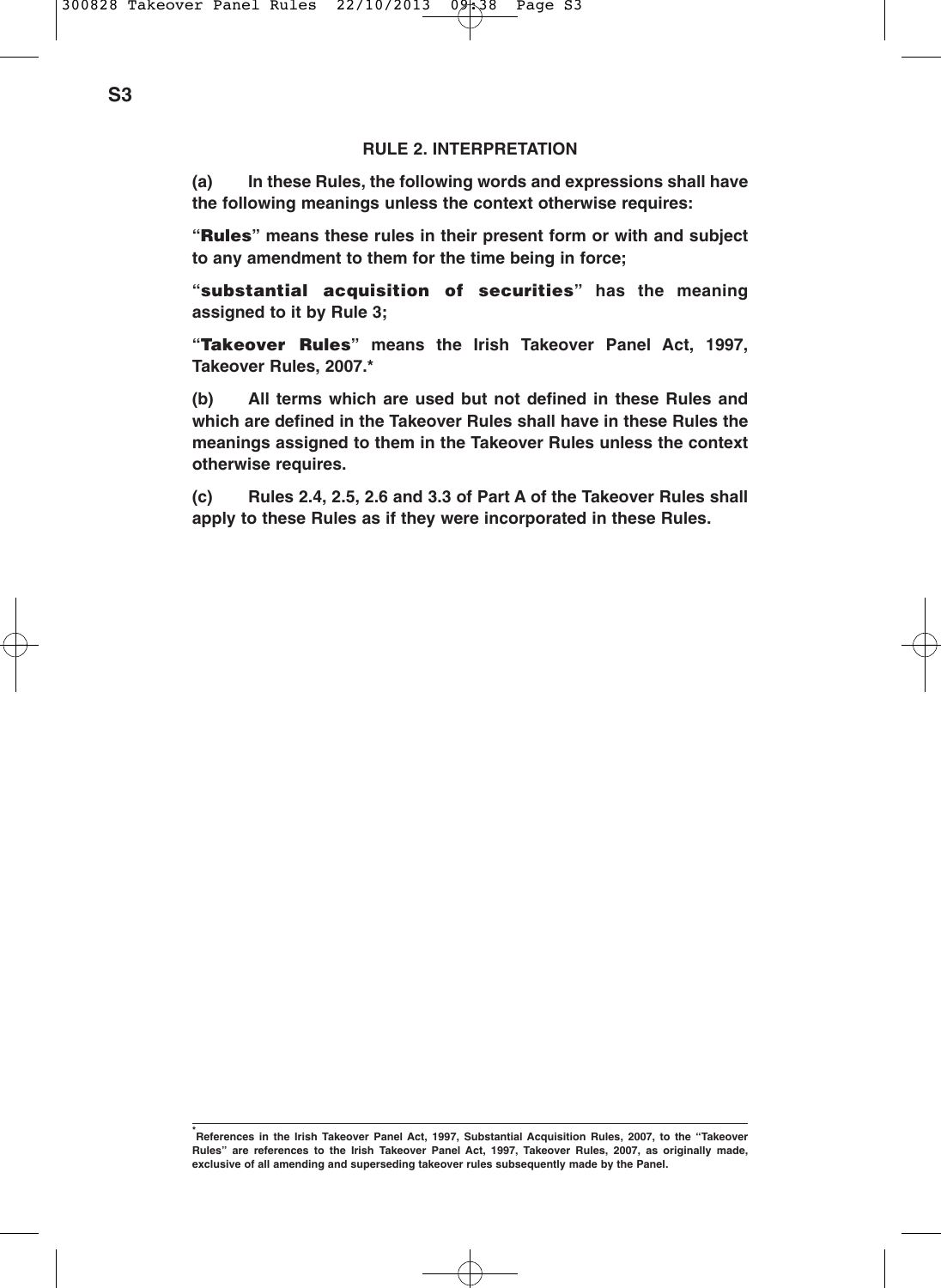### **RULE 3. SPECIFICATION: SUBSTANTIAL ACQUISITION OF SECURITIES**

**(a) An acquisition or a series of acquisitions by a person of voting securities of a relevant company or of rights over voting securities of that company shall be regarded, for the purposes of the Act, as a substantial acquisition of securities if:**

**(i) any voting securities so acquired by that person and the voting securities the subject of any rights so acquired by that person confer in the aggregate 10% or more of the voting rights in the company; and**

**(ii) any voting securities so acquired by that person and the voting securities the subject of any rights so acquired by that person, when aggregated with any voting securities already held by that person and any voting securities over which that person already holds rights, confer 15% or more, but less than 30%, of the voting rights in the company; and**

**(iii) in the case of a series of acquisitions of securities, all of such acquisitions are made within a period of 7 days;**

**provided that neither the acquisition of new voting securities, of securities convertible into new voting securities or of rights to subscribe for new voting securities (other than the purchase of rights arising pursuant to a rights issue), nor the acquisition of new or existing voting securities, or of rights over such securities, under an established share option scheme nor the acquisition of existing voting securities by the exercise of an option, shall be treated as an acquisition of voting securities or rights over voting securities for the purposes of Rule 3 but so that this proviso shall be without prejudice to the subsequent aggregability, for the purposes of Rule 3, of such securities as securities held by the person who so acquired them.**

**(b) For the purposes of these Rules:**

**(i) any two or more persons who are acting in concert shall together be deemed to constitute one person and accordingly every acquisition by, and every holding of, such persons or any of them of voting securities of the relevant company concerned or of rights over voting securities of that company shall be aggregated with every other such acquisition by or (as the case may be) holding of such persons or any of them and shall be deemed to be an acquisition by, or (as the case may be) a holding of, one person provided that the foregoing provisions of this subparagraph (i) shall not prevent an acquisition of securities by a person from a person or persons acting in concert with such first mentioned person from being**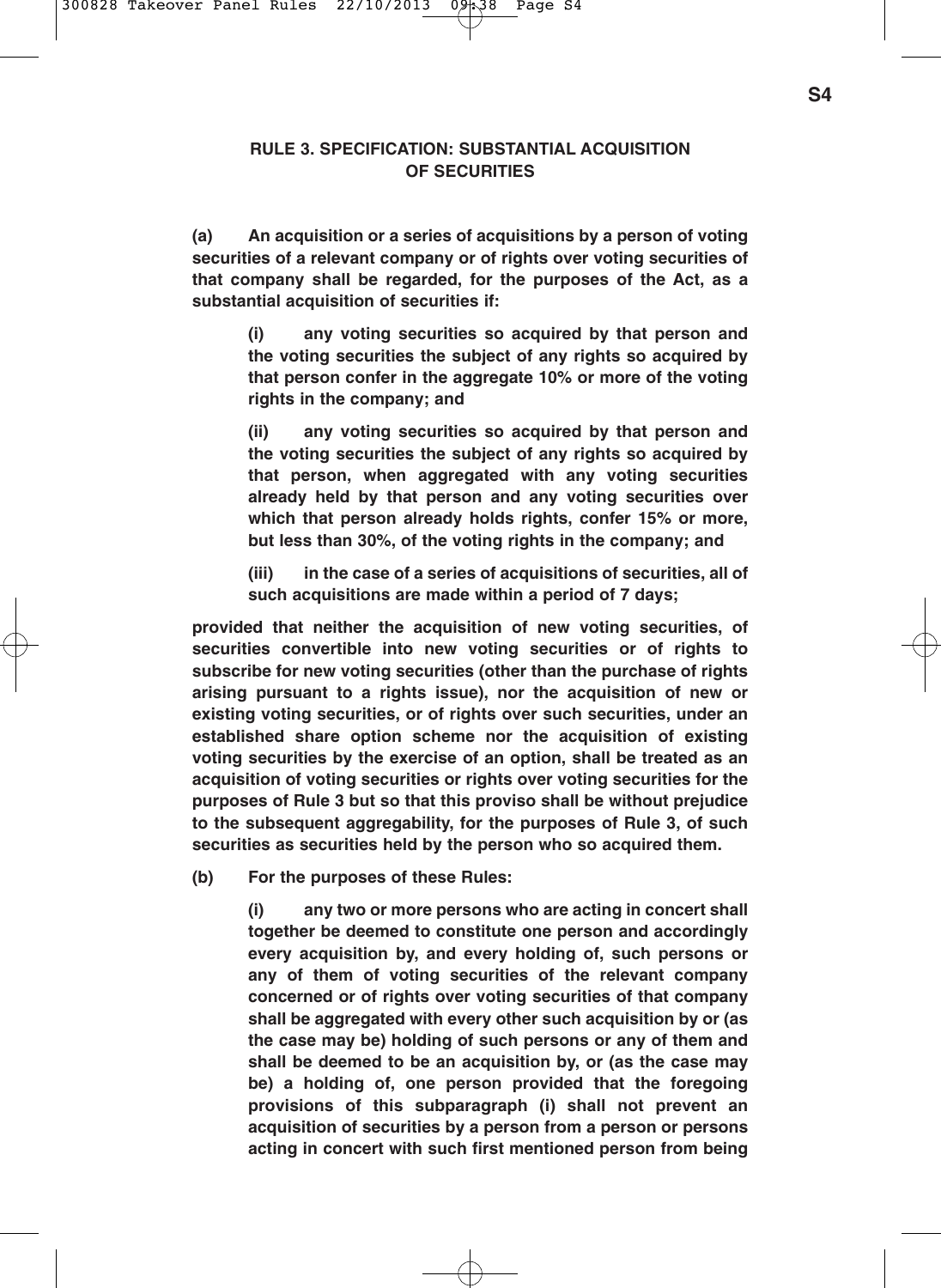**a substantial acquisition of securities by such person if, in the absence of those provisions, such acquisition would be a substantial acquisition of securities by such person;**

**(ii) no voting security shall be counted more than once in any aggregation under these Rules;**

**(iii) if a person manages investment accounts on a discretionary basis, securities acquired or held for such accounts shall be treated as acquired or (as the case may be) held by that person and not by the persons on whose behalf the holdings of securities are managed; and**

**(iv) a discretionary fund manager shall be presumed (until the contrary is established to the satisfaction of the Panel) to be acting in concert with any company controlling, controlled by or under the same control as the fund manager.**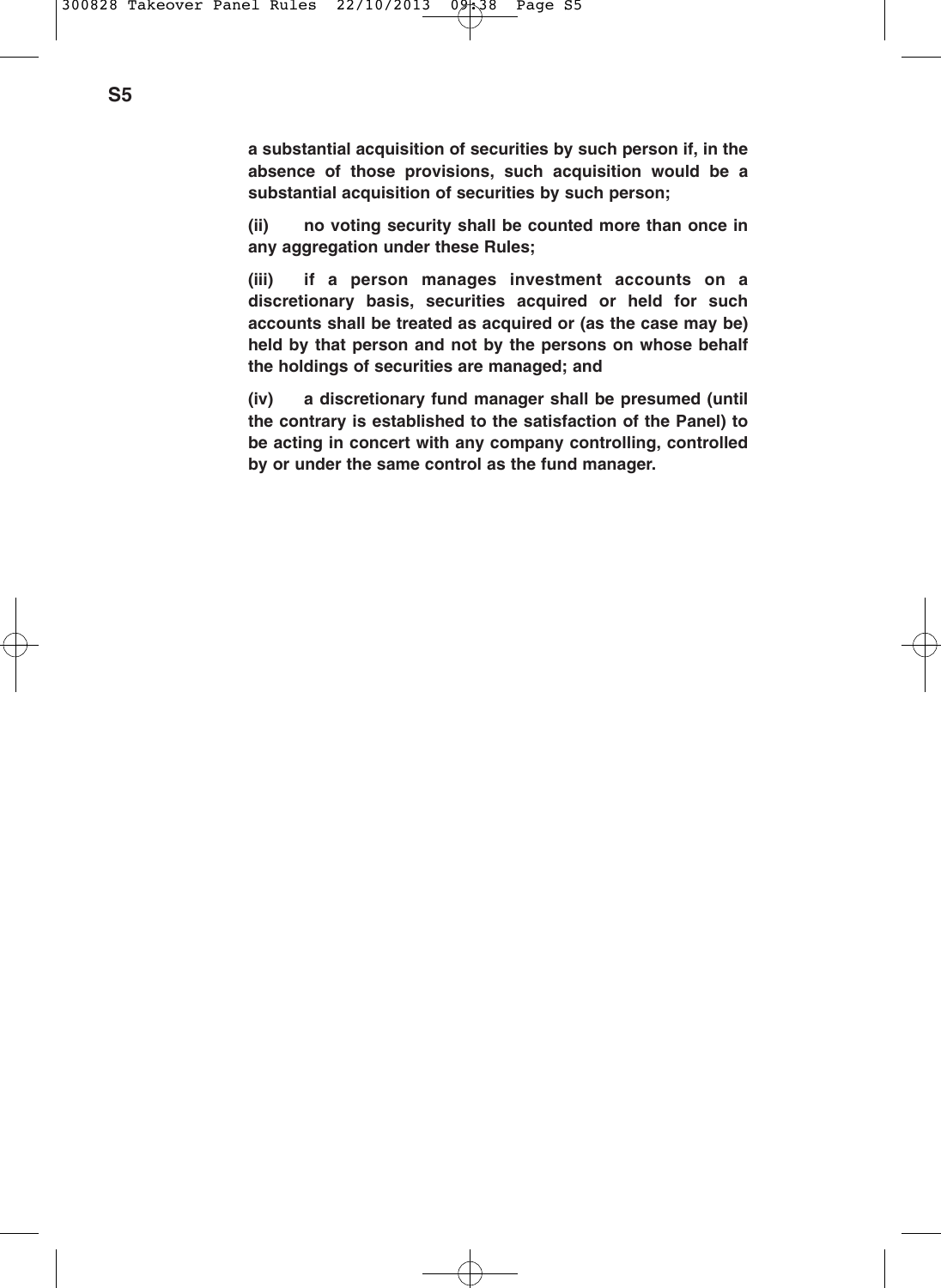#### **RULE 4. RESTRICTION ON ACQUISITIONS**

**(a) Except as permitted by Rule 5 and subject to paragraph (b), no person shall make a substantial acquisition of securities.**

**(b) (i) Paragraph (a) shall not apply to a substantial acquisition of securities by a person whose business is dealing in securities (in this paragraph (b) referred to as a "dealer") from a single holder of securities (within the meaning of Rule 5) if the dealer makes the substantial acquisition of securities with the intention of selling to persons who are not associates of the dealer, before 12.00 noon on the following business day:**

> **(1) such number of the voting securities, or of the rights over voting securities, comprised in the substantial acquisition of securities as will reduce the aggregate percentage of the voting rights in the company concerned conferred by the remainder of those voting securities and by the voting securities the subject of the remainder of those rights to less than 10%; or**

> **(2) (if the voting securities, and the voting securities the subject of the rights, held by the dealer immediately prior to the substantial acquisition of securities confer in the aggregate less than 15% of the voting rights in the company concerned), such number (if lesser) of the voting securities, or of the rights over voting securities, comprised in the substantial acquisition of securities as will reduce the aggregate percentage of the voting rights in the company conferred by the remainder of those voting securities and by the voting securities the subject of the remainder of those rights to less than 15%.**

**A dealer which makes a substantial acquisition of securities shall disclose it to the Panel immediately after it is made, but the securities so acquired shall not be taken into account for the purposes of Rule 6 provided that the dealer disposes, in accordance with the terms of the preceding sentence and before the stipulated time, of the requisite amount of voting securities or rights over voting securities to persons who are not associates of the dealer. If the dealer does not do so, it shall immediately consult the Panel, which may require the dealer to disclose the acquisition pursuant to Rule 6; the Panel may also require the dealer to reduce its holding of voting securities, or of rights over voting securities, of the company concerned as soon as is practicable and may impose restrictions on further acquisitions by the dealer of securities of that company and on the exercise by the dealer of the voting rights in that company conferred by the securities held by it.**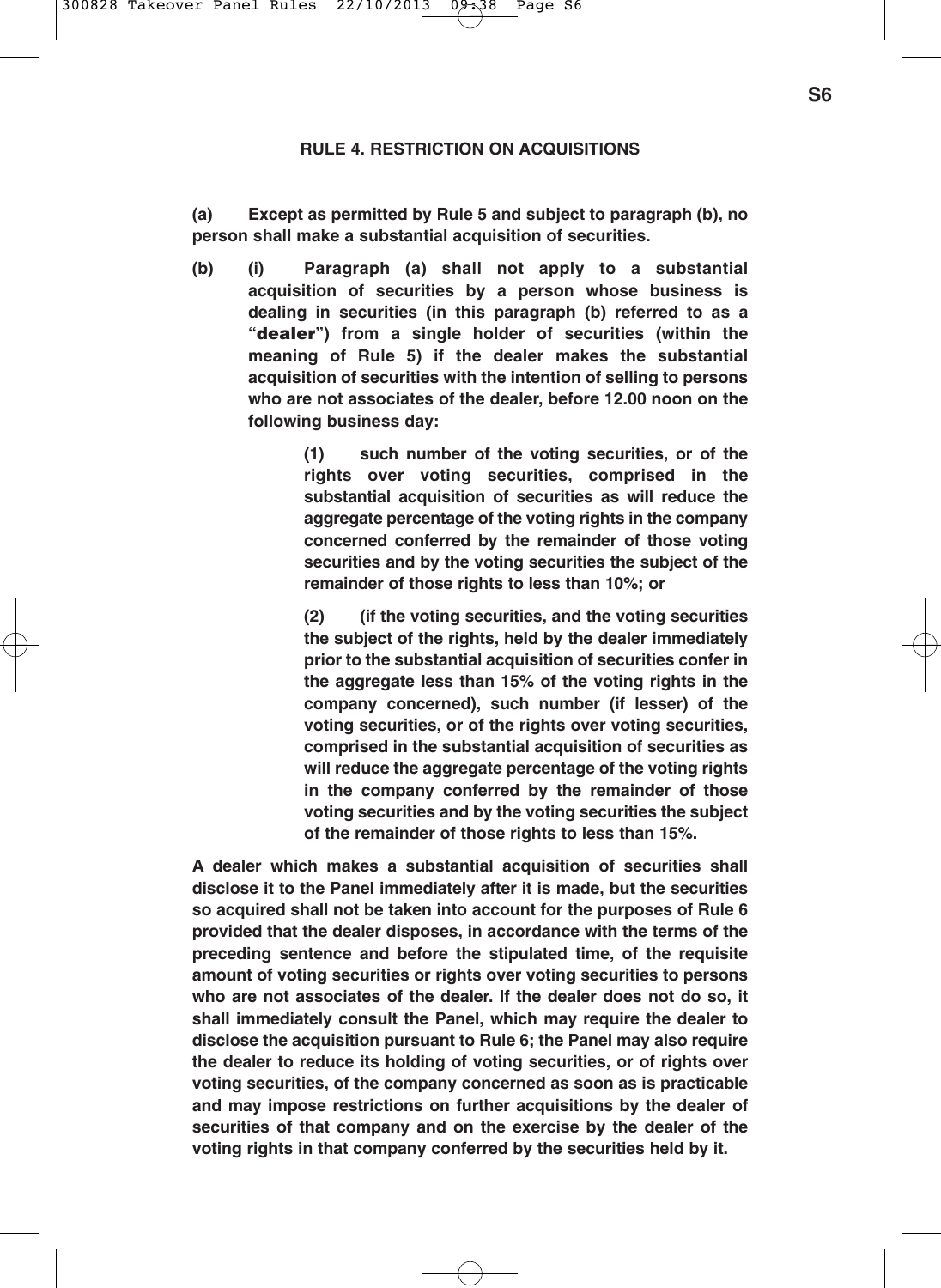**(ii) If a dealer purchases a portfolio of securities without knowledge of its contents and thereby inadvertently makes a substantial acquisition of securities, the dealer shall consult the Panel immediately, and paragraph (a) shall not apply to such substantial acquisition of securities nor shall the voting securities or rights over voting securities comprised in such substantial acquisition of securities be taken into account for the purposes of Rule 6 provided that before 12.00 noon on the following business day the dealer disposes to persons who are not associates of the dealer of:**

> **(1) such number of the voting securities, or of the rights over voting securities, comprised in the substantial acquisition of securities as will reduce the aggregate percentage of the voting rights in the company concerned conferred by the remainder of those voting securities and by the voting securities the subject of the remainder of those rights to less than 10%; or**

> **(2) (if the voting securities, and the voting securities the subject of the rights, held by the dealer immediately prior to the purchase of the portfolio confer in the aggregate less than 15% of the voting rights in the company concerned), such number (if lesser) of the voting securities, or of the rights over voting securities, comprised in the substantial acquisition of securities as will reduce the aggregate percentage of the voting rights in the company conferred by the remainder of those voting securities and by the voting securities the subject of the remainder of those rights to less than 15%.**

**If the dealer does not do so, it shall immediately consult the Panel, which may require the dealer to disclose the purchase pursuant to Rule 6; the Panel may also require the dealer to reduce its holding of voting securities, or of rights over voting securities, of the company concerned as soon as is practicable and may impose restrictions on further acquisitions by the dealer of securities of that company and on the exercise by the dealer of the voting rights in that company conferred by the securities held by it.**

**(iii) For the purposes of this paragraph (b), a person shall be deemed to be an "associate" of a dealer if, on the assumption that the dealer were an offeror, that person would be an associate of the dealer for the purposes of the Takeover Rules by reference to any of paragraphs (a), (b), (c), (f), (g), (h) and (k) in Rule 2.2 of Part A of the Takeover Rules.**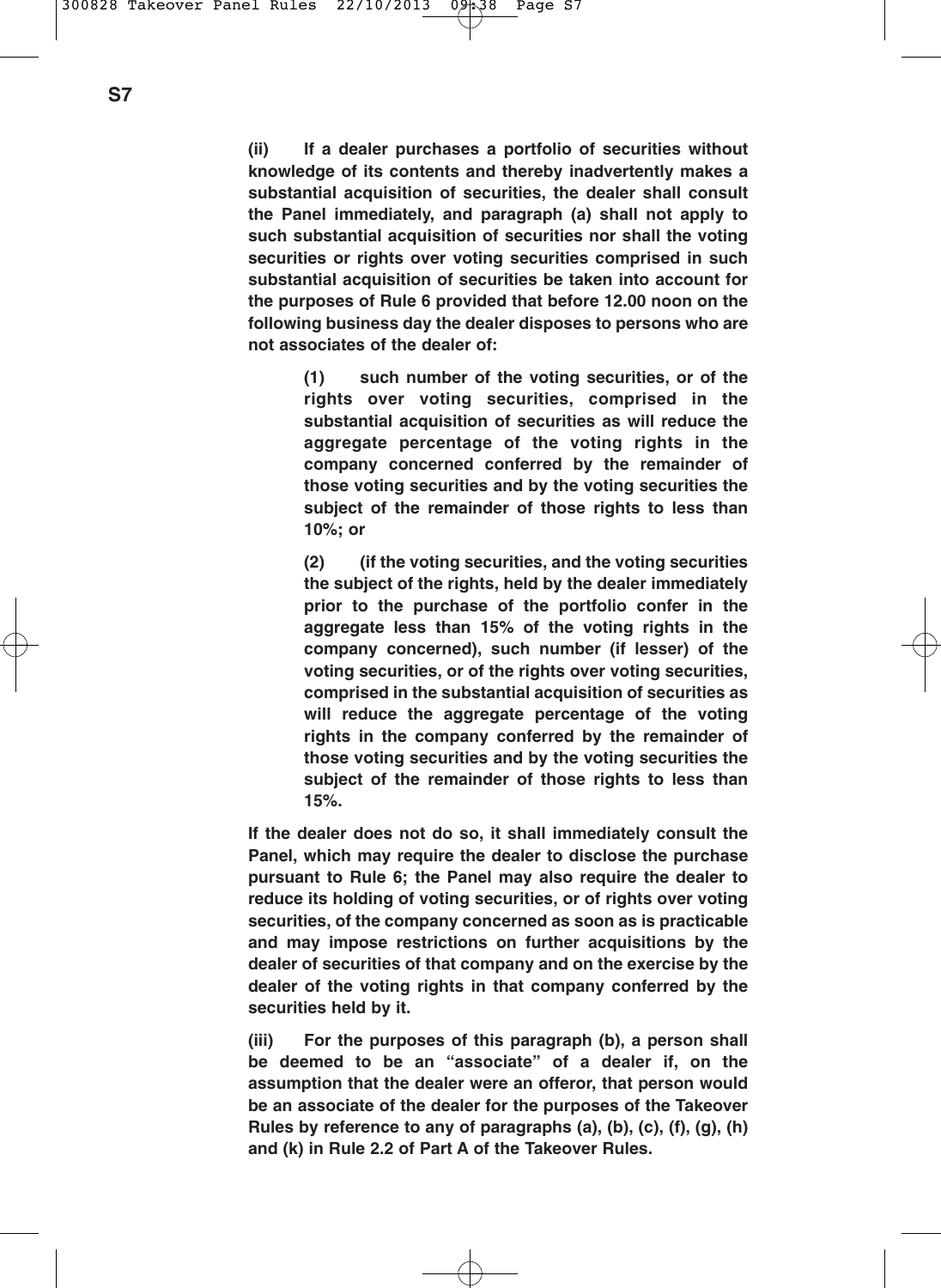### **RULE 5. EXCEPTIONS TO RESTRICTION**

**(a) The restriction in Rule 4(a) does not apply to a substantial acquisition of securities by a person:**

**(i) from a single holder of securities, if it is the only acquisition of voting securities, or of rights over voting securities, of the company concerned made by that person within any period of 7 days; or**

**(ii) pursuant to a tender offer in accordance with Rule 7; or**

**(iii) immediately before that person announces a firm intention to make an offer in respect of the company concerned (whether or not the posting of the offer is to be subject to a pre-condition), provided that the offer will be publicly recommended for acceptance by, or the acquisition is made with the agreement of, the offeree board and the acquisition is conditional upon the announcement of the offer; or**

**(iv) after that person has announced a firm intention to make an offer in respect of the company concerned, provided that the making of the offer is not, at the time of the acquisition, subject to a pre-condition.**

**(b) For the purposes of paragraph (a)(i) and subject to paragraph (c), acquisitions of voting securities, or of rights over voting securities, of a relevant company from two or more persons shall be regarded as an acquisition from a single holder of securities if but only if:**

**(i) one of such persons is a spouse, parent, brother, sister or child of the other such person or, as the case may be, of each of the other such persons; or**

**(ii) one of such persons is (1) a subsidiary, (2) the holding company or (3) a subsidiary of a body corporate which is the holding company, of the other such person or, as the case may be, of each of the other such persons.**

**(c) Except with the consent of the Panel, a market-maker shall not be considered to be a single holder of securities for the purposes of paragraph (a)(i).**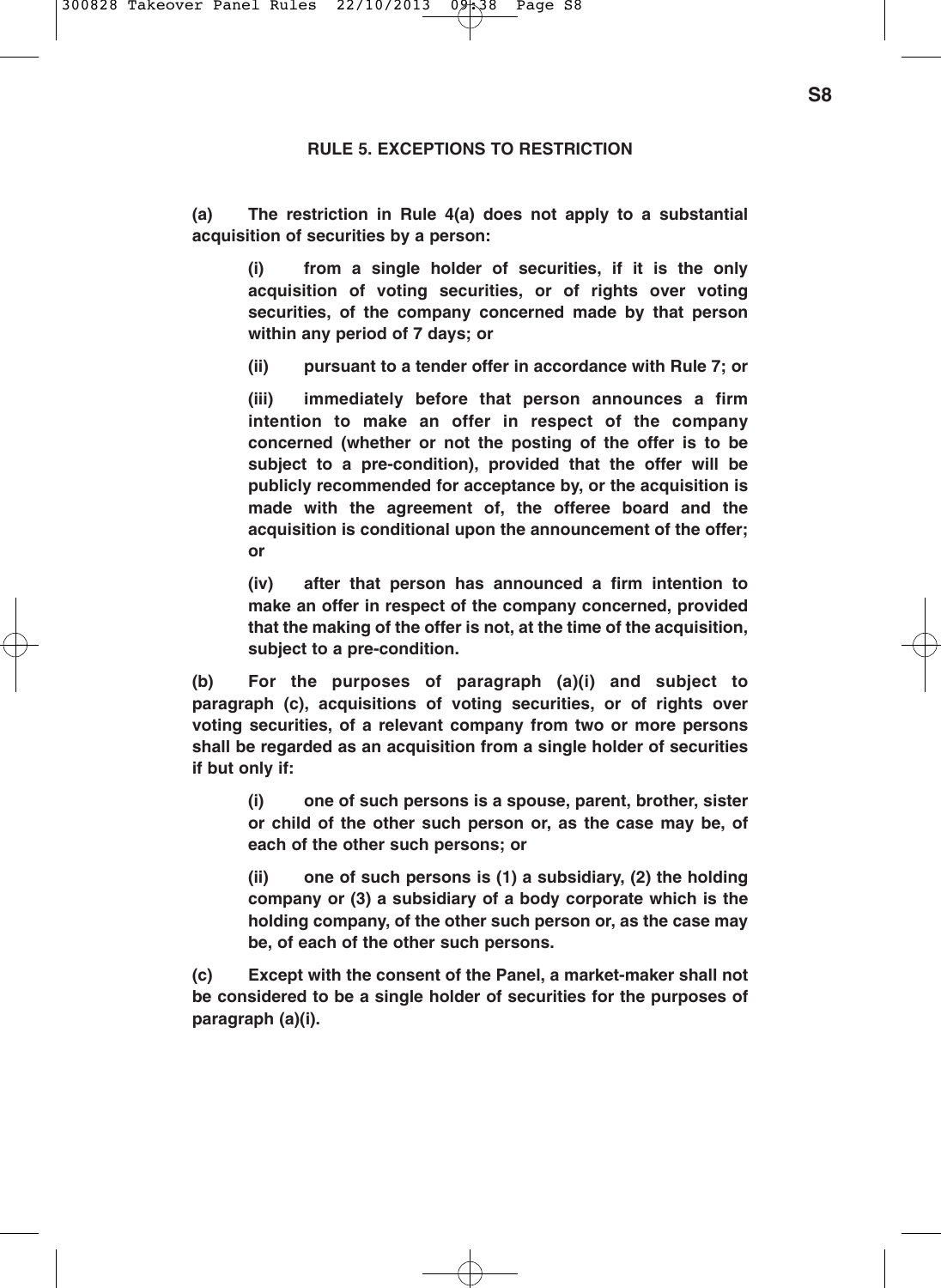**(a) Subject to paragraph (b) and as provided below, a person who acquires voting securities, or rights over voting securities, of a relevant company shall disclose that acquisition and that person's total holdings of voting securities, and rights over voting securities, of the company to the company, the Stock Exchange and the Panel not later than 12.00 noon on the business day following the date of the acquisition if:**

**(i) the voting rights in the company conferred by any voting securities already held by that person and by any voting securities over which that person already holds rights confer in the aggregate less than 15% of the voting rights in the company and that percentage is increased, or subject only to the issue in the State of a governmental or regulatory authorisation, consent, approval or clearance will be increased, to or beyond 15% when aggregated with the voting rights conferred by the voting securities, or by the voting securities the subject of the rights, so acquired by that person; or**

**(ii) the voting rights in the company conferred by any voting securities already held by that person and by any voting securities over which that person already holds rights confer in the aggregate 15% or more but less than 30% of the voting rights in the company and that percentage is increased, or subject only to the issue in the State of a governmental or regulatory authorisation, consent, approval or clearance will be increased, to or beyond any whole percentage figure when aggregated with the voting rights conferred by the voting securities, or by the voting securities the subject of the rights, so acquired by that person;**

**provided that this paragraph (a) shall not apply to the acquisition of new voting securities, of securities convertible into new voting securities or of rights to subscribe for new voting securities (other than the purchase of rights arising pursuant to a rights issue), the acquisition of new or existing voting securities, or of rights over such securities, under an established share option scheme or the acquisition of existing voting securities by the exercise of an option, but so that this proviso shall be without prejudice to the subsequent aggregability, for the purpose of Rule 6, of such securities as securities held by the person who so acquired them.**

**The disclosure shall distinguish between acquisitions and existing holdings of voting securities and rights over voting securities and shall specify the nature of any such rights and number and type of**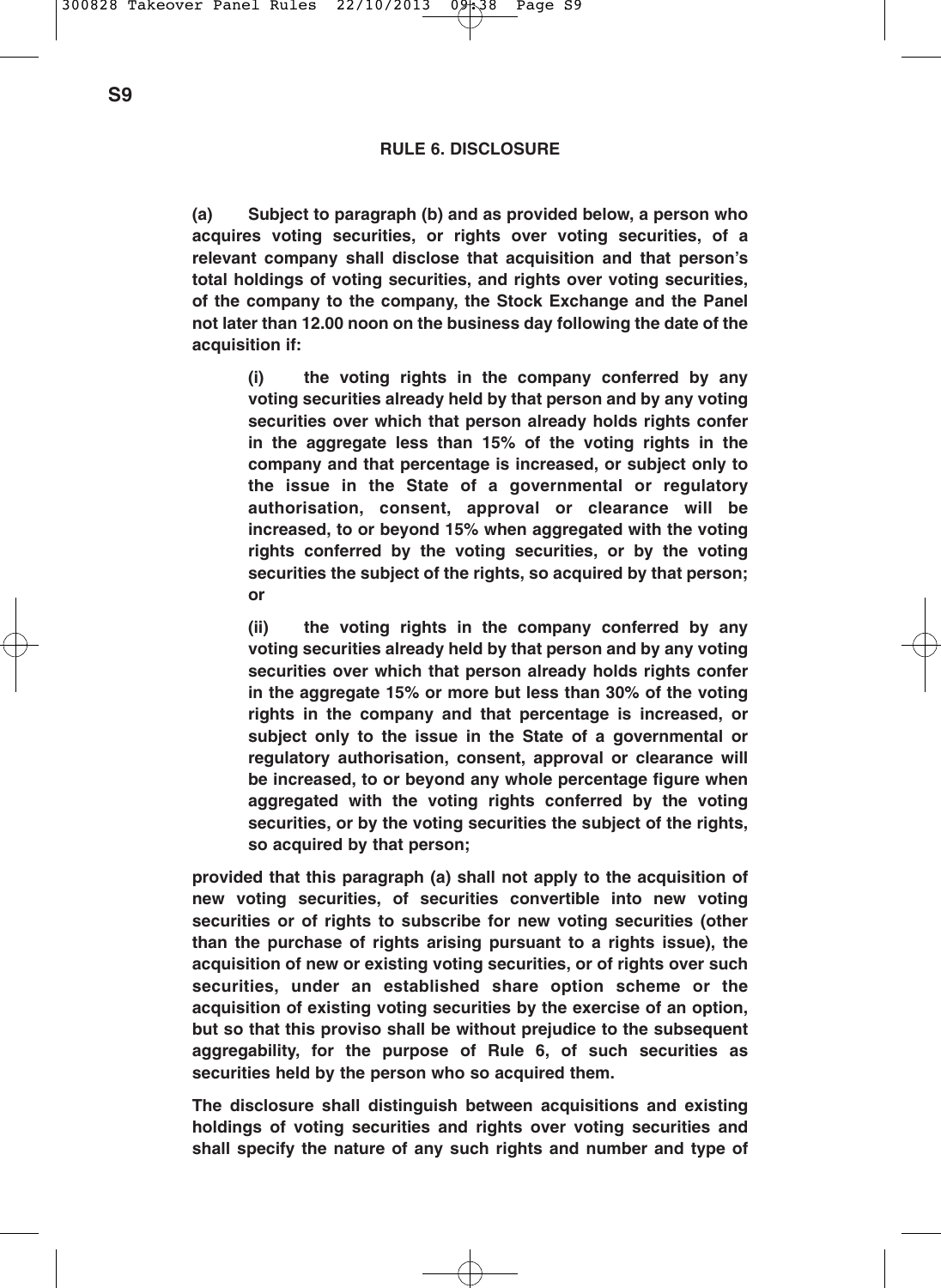**voting securities in each case. Where an option over existing voting securities is acquired, the disclosure shall specify the period of the option or its expiry date. Disclosure under this paragraph (a) shall follow the format of Form SAR 6 in the Appendix to these Rules and shall be delivered by facsimile, by hand or, if available, by electronic mail.**

**(b) Paragraph (a) shall not apply to a substantial acquisition of securities which falls within Rule 5(a)(ii), (iii) or (iv).**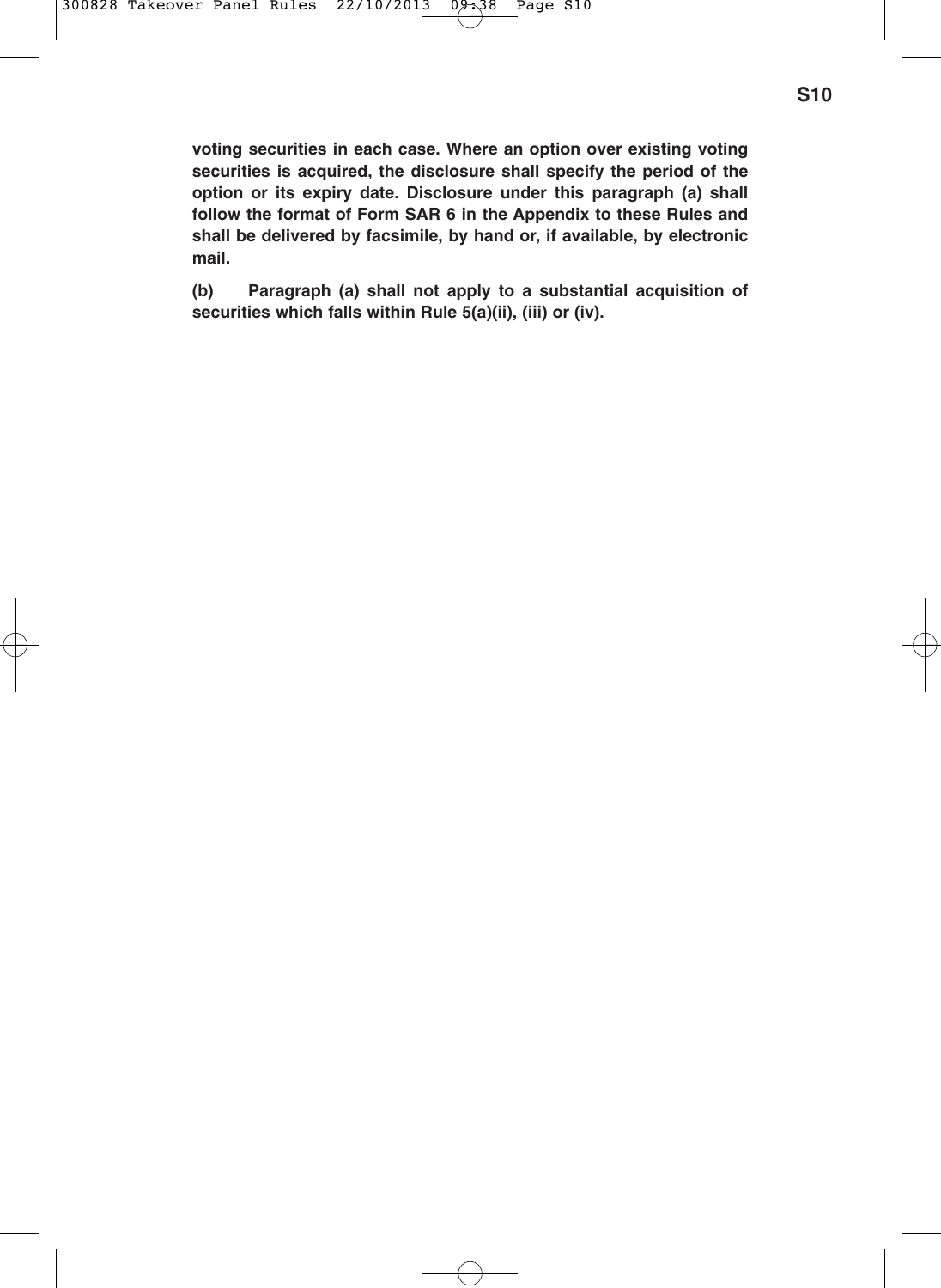### **RULE 7. TENDER OFFERS**

# **7.1 SUBSTANTIAL ACQUISITIONS OF SECURITIES MADE BY TENDER OFFER**

**(a) The maximum number of securities of a relevant company that are the subject of any tender offer shall not be such as would, if the tender offer were subscribed in full, result in the person who seeks to purchase securities under the tender offer and persons acting in concert with it (in Rule 7 collectively referred to as the "buyer") holding voting securities or rights over voting securities which securities would confer in the aggregate 30% or more of the voting rights in that company on the date on which the tender offer closes.**

**(b) Rules 7.2 to 7.6 shall apply only to a tender offer which, if subscribed in full, would constitute a substantial acquisition of securities by the buyer.**

**(c) Securities acquired under a tender offer shall be treated, for the purposes of these Rules, as having been acquired on the date on which the tender offer closes.**

# **7.2 PROCEDURE AND APPROVAL**

**(a) A person who publishes a tender offer (whether it is made on the Stock Exchange or elsewhere) shall do so by paid advertisement in two Irish national daily newspapers and shall notify the Panel, the Stock Exchange and the relevant company securities of which are the subject of the tender offer (in Rule 7 referred to as the "company concerned") of the information specified in Rule 7.3 at least 7 days before the day on which the tender offer closes.**

**(b) Subject to paragraph (c), the buyer shall treat all holders of securities who tender on equal terms.**

**(c) A tender offer shall be for cash only but may be at a fixed price or a maximum price; top-up arrangements are not permitted.**

**(i) Fixed price: if the tenders exceed the number of securities sought, the tenders shall be scaled down pro rata.**

**(ii) Maximum price: if the tender offer is over-subscribed, the striking price for the offer shall be the lowest price at which the number of securities sought is met and all who tender at or below the striking price shall receive that price. Where appropriate, tenders made at the striking price shall be scaled down pro rata or balloted.**

**If the tender offer is under-subscribed, all persons who tender shall receive the same price (the maximum or fixed price, as the case may**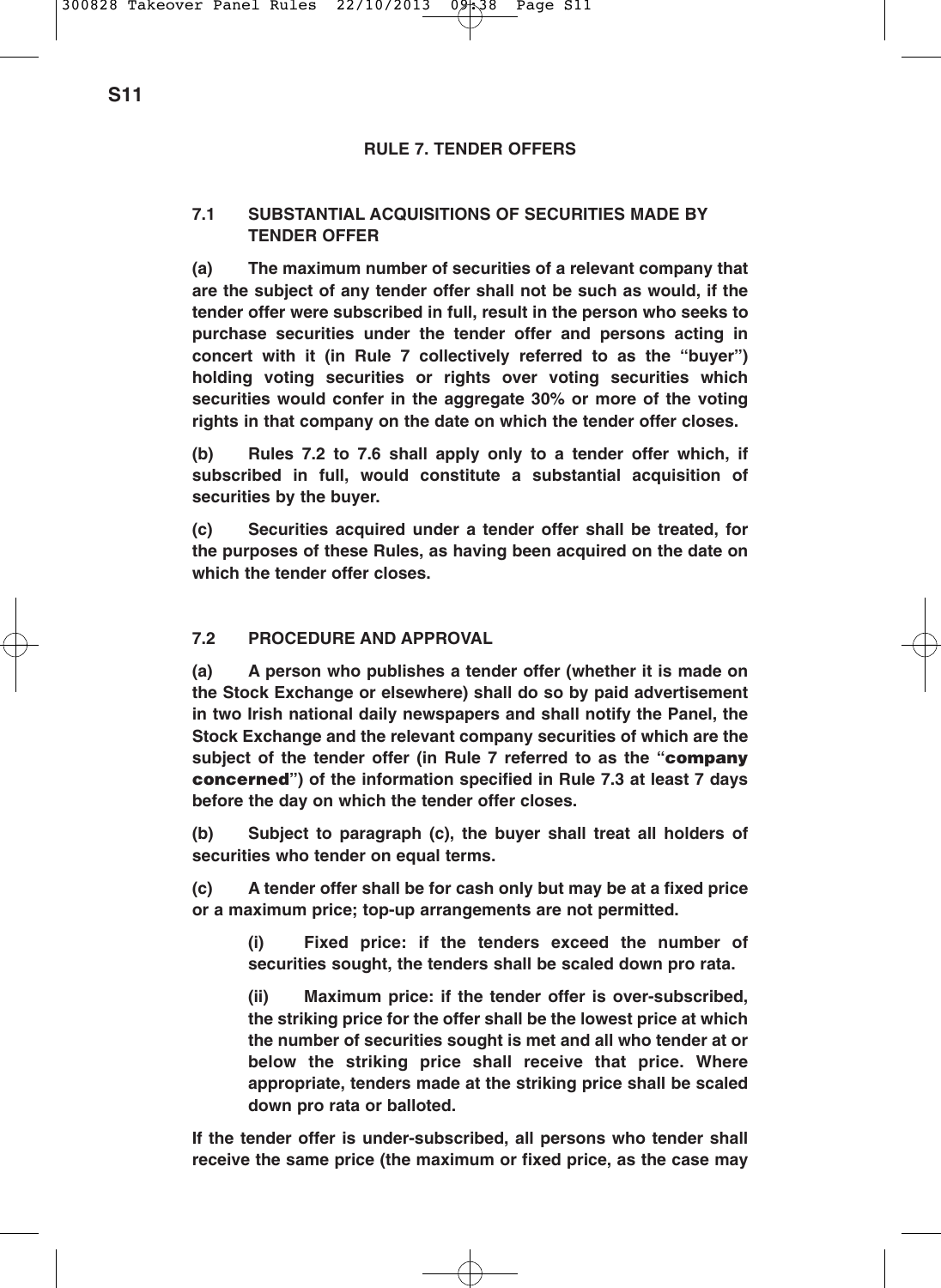**be), except where fewer securities are tendered than the percentage below which the tender is void.**

**(d) The entire content and publication programme of the advertisement shall be subject to the prior approval of the Stock Exchange if the tender offer is made through the Stock Exchange and otherwise shall be subject to the prior approval of the Panel.**

**(e) In every case the buyer shall supply the Stock Exchange or, as the case may be, the Panel with copies of the final text and format of the advertisements as previously approved, no later than the time they are given to the newspapers.**

**(f) Except with the consent of the Panel, a person shall not publish a tender offer for securities of a company during an offer period relative to an offer in respect of that company.**

# **7.3 DETAILS OF TENDER OFFER ADVERTISEMENTS**

**(a) The advertisement of a tender offer, which shall constitute a firm offer, shall include the particulars set out below:**

**(i) the name of the buyer;**

**(ii) the name of the broker or other agent acting for the buyer;**

**(iii) the name of the company concerned;**

**(iv) the maximum number of securities and the corresponding proportion of voting capital offered for;**

**(v) a statement that, if tenders totalling less than 1% of the voting rights of the company concerned are received, the tender offer will be void. Alternatively, the buyer may, subject to any applicable Stock Exchange approval, indicate a higher percentage below which the tender offer will be void;**

**(vi) a statement that, subject to subparagraph (v), a tender by a holder of securities will be irrevocable;**

**(vii) the fixed or maximum price (as the case may be);**

**(viii) the buyer's present holding of securities of the company concerned (including securities not conferring voting rights), specifying the number and type of securities;**

**(ix) the closing day and time for the tender offer; and**

**(x) the arrangements for tendering securities and for delivery and settlement (on a basis approved in advance by the Stock Exchange or the Panel as appropriate).**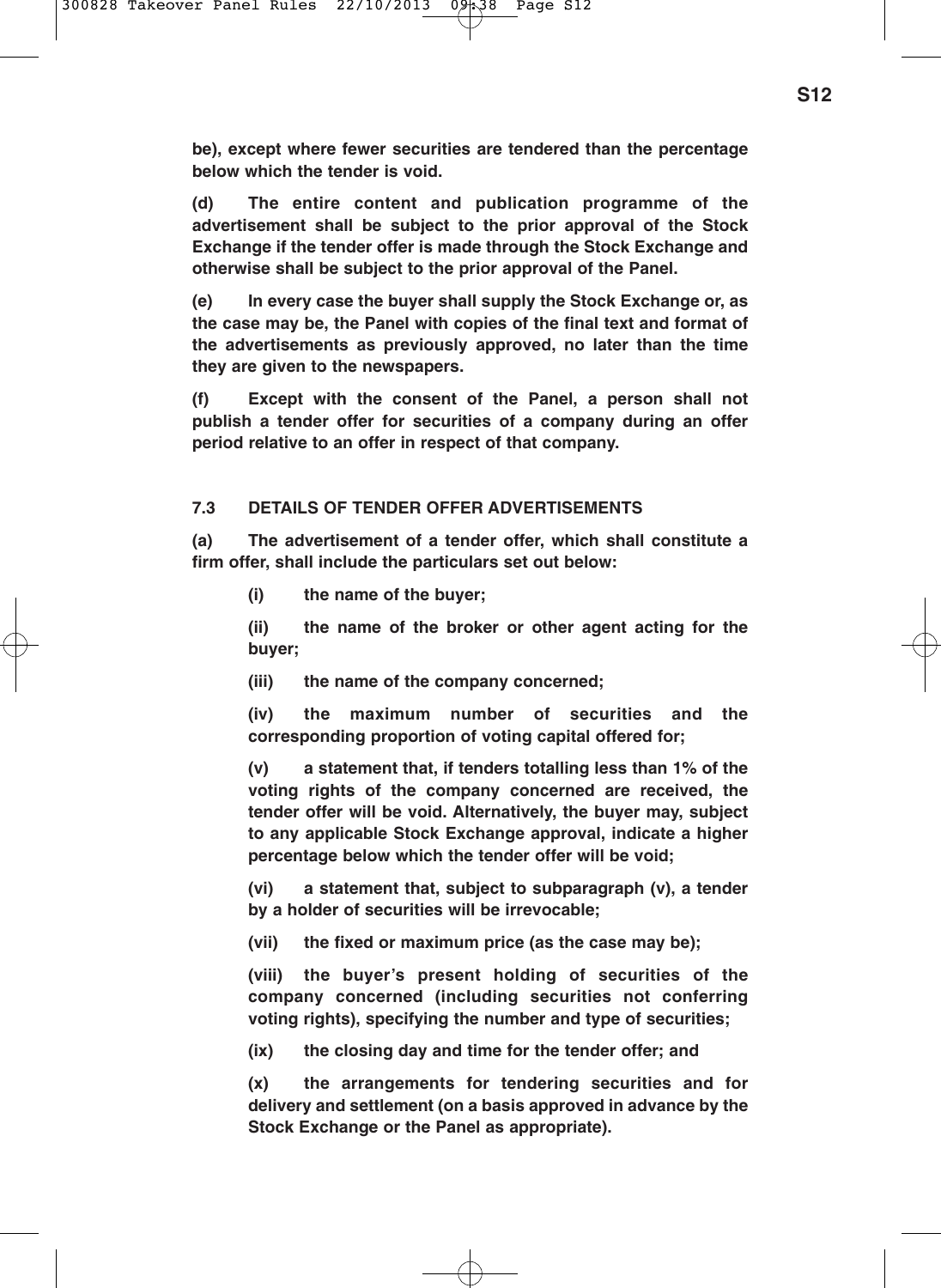**(b) A tender offer shall not be subject to any condition other than a condition on the terms set out in subparagraph (a)(v).**

**(c) If a buyer wishes to make a statement about its future intentions, such statement shall be contained in the advertisement of the tender offer and shall be explicit and unambiguous. The buyer shall consult the Panel in advance with regard to any such statement.**

**(d) If a buyer so wishes, a statement may be made comparing the value of the tender offer with the market value of the securities the subject of the tender offer.**

**(e) The advertisement shall be restricted to the items above together with any information required by law or by any rule of a regulatory authority, or by a ruling or direction of the Panel.**

# **7.4 CIRCULATION OF TENDER OFFER AND OTHER DOCUMENTS**

**(a) Subject to compliance with applicable law, a buyer, or any person acting for it, may despatch copies of the tender announcement to all holders of the class of securities of the company concerned. The buyer shall lodge a copy of any such circular with the Stock Exchange and the Panel no later than the time at which it is despatched to such holders.**

**(b) The company concerned shall lodge with the Panel no later than the time at which it is despatched a copy of any document sent by it to holders of its securities in connection with the tender offer.**

# **7.5 ANNOUNCEMENT OF THE RESULT OF A TENDER OFFER**

**The buyer shall announce the result of a tender offer by 8.00 a.m. on the business day following the close of the tender offer.**

# **7.6 PROHIBITION OF FURTHER TRANSACTIONS DURING A TENDER OFFER**

**Other than pursuant to the tender offer, a buyer shall not acquire or dispose of any securities of the company concerned between the time of announcement of the tender offer and the time when the result of the tender offer is announced.**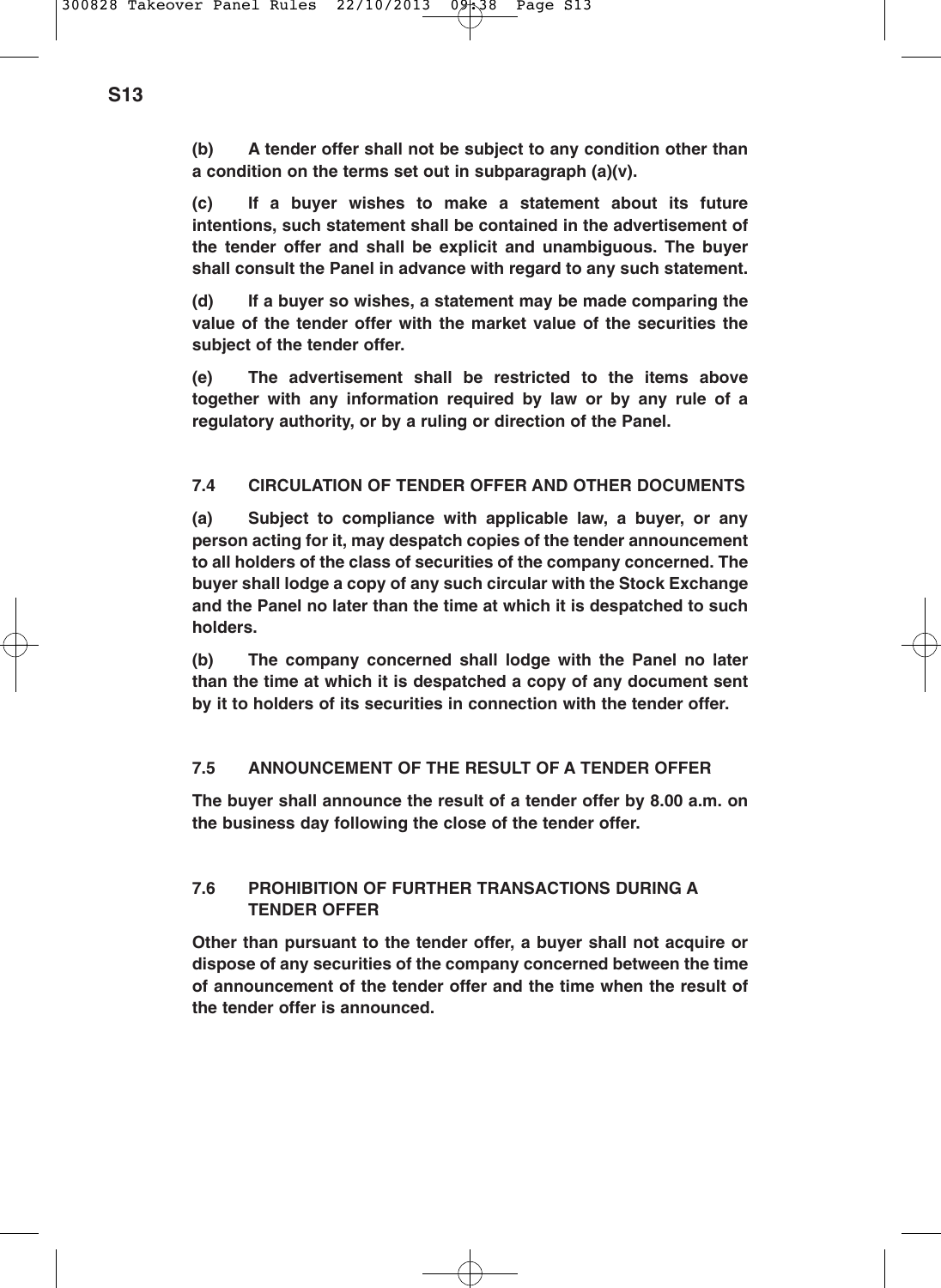#### **RULE 8. PERSONS ACTING IN CONCERT**

**(a) Where any obligation (including, without limitation, the obligation under Rule 4 not to make a substantial acquisition of securities and the disclosure obligation under Rule 6) is imposed by the Rules on a person (in this paragraph (a) referred to as the "obligor") and by virtue of Rule 3 two or more persons who are acting in concert are together deemed to constitute the obligor, each of the persons acting in concert shall be bound by that obligation and it shall be the duty of each of them to ensure that such obligation is fulfiled.**

**(b) Where the aggregate voting rights (the "relevant voting rights" for the purposes of Rule 8) attributable to securities held, and to securities in respect of which rights are held, by two or more persons who are acting in concert, and who are together deemed under Rule 3 to constitute one person, confer 15% or more but less than 30% of the voting rights in a relevant company, such persons shall notify to the company any disposals by them or any of them of voting securities or rights over voting securities that result in the relevant voting rights decreasing below any whole percentage level as if they were parties to an agreement to which section 73(1) of the Companies Act, 1990 refers and as if the company were the "target company" for the purposes of that sub-section. Such persons shall at the same time send copies of that disclosure to the Stock Exchange and the Panel by facsimile, by hand or, if available, by electronic mail.**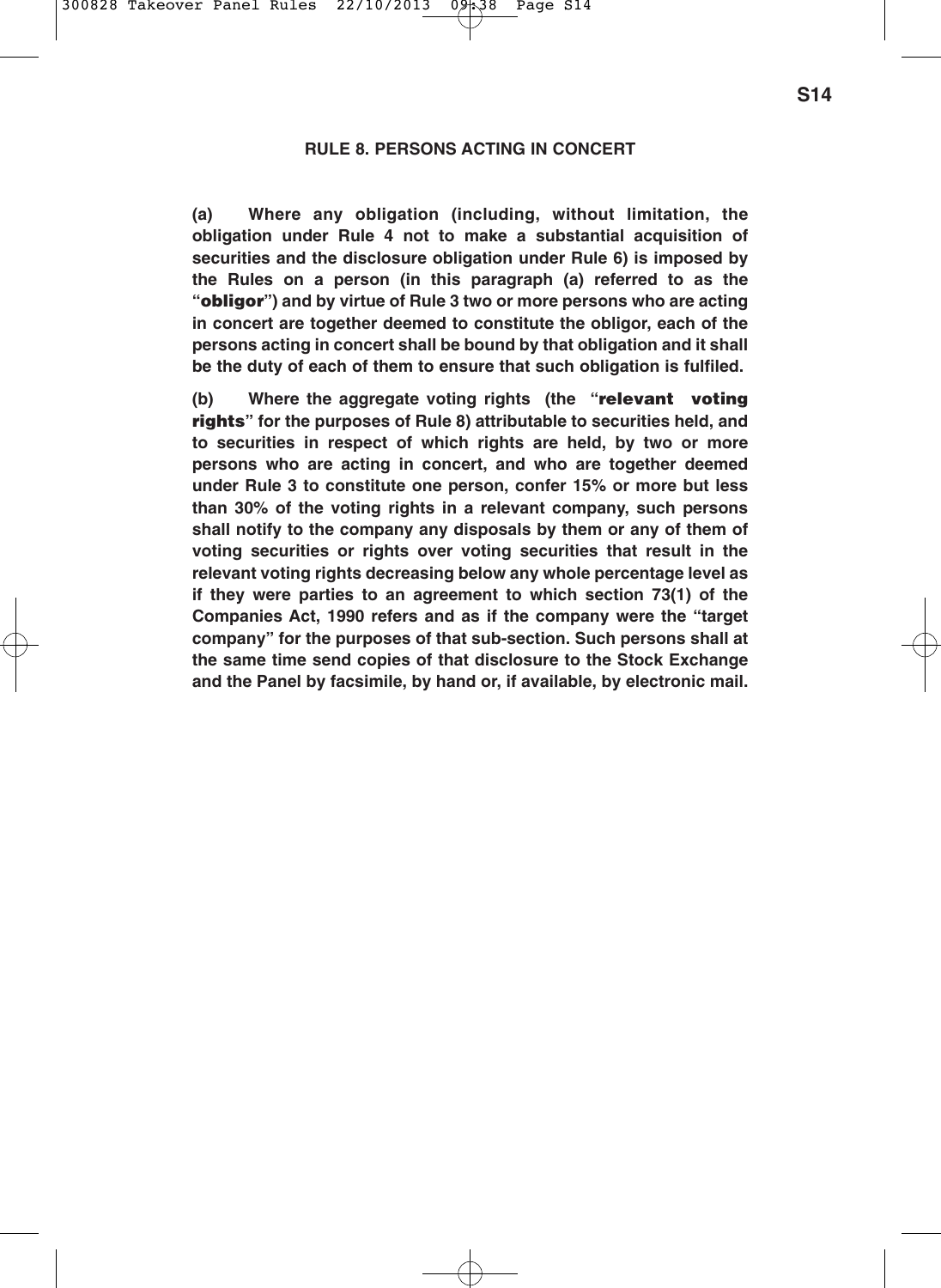# **RULE 9. STATUS OF APPENDIX**

**The Appendix below is an appendix to, and forms part of, these Rules.**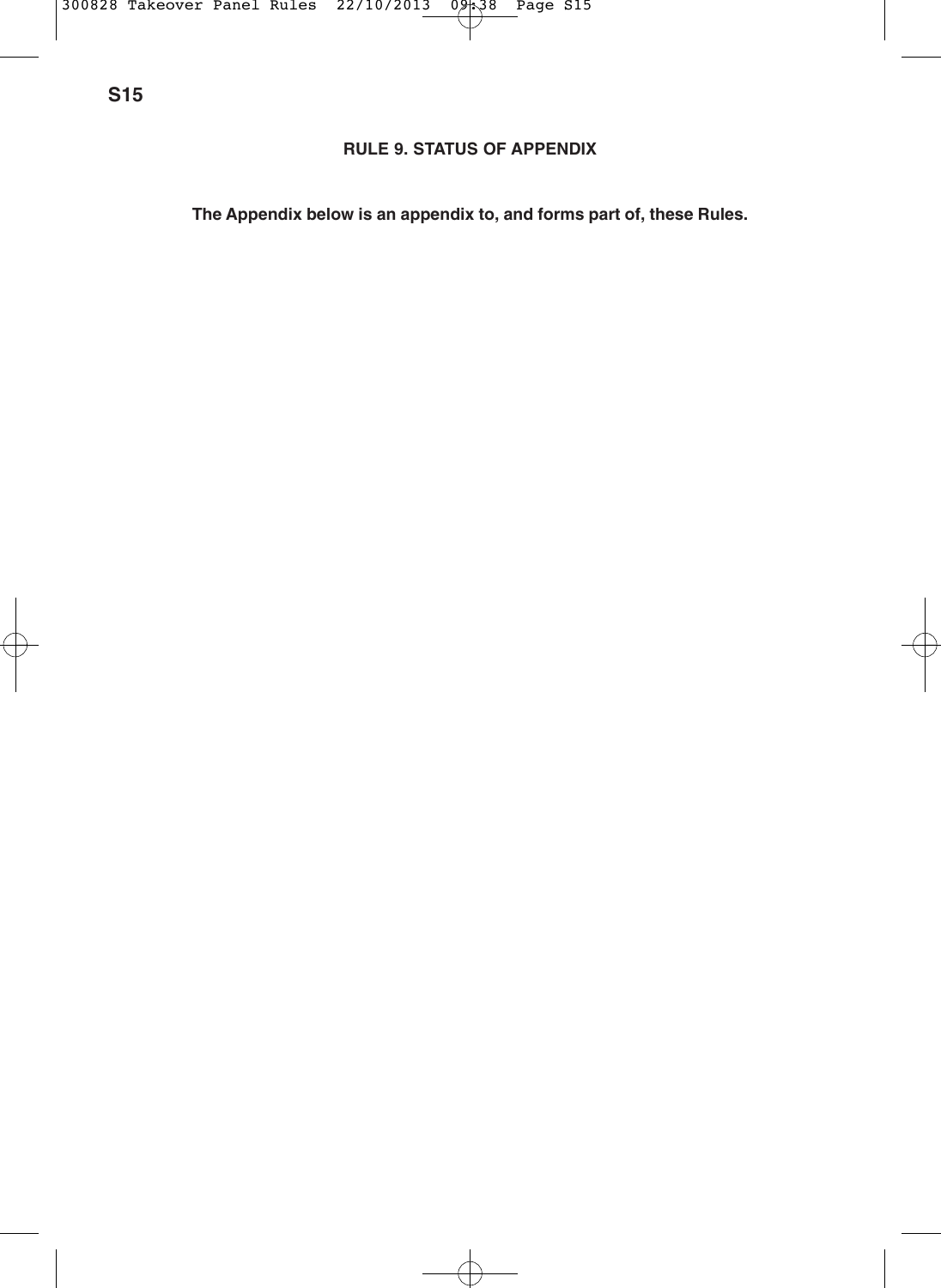| <b>APPENDIX</b>                                                                                                                                                                                                                                            |                                                                                                       |                                                                                                                  |                                                                                                                         |  |  |  |
|------------------------------------------------------------------------------------------------------------------------------------------------------------------------------------------------------------------------------------------------------------|-------------------------------------------------------------------------------------------------------|------------------------------------------------------------------------------------------------------------------|-------------------------------------------------------------------------------------------------------------------------|--|--|--|
| <b>DISCLOSURE FORM</b>                                                                                                                                                                                                                                     |                                                                                                       |                                                                                                                  |                                                                                                                         |  |  |  |
|                                                                                                                                                                                                                                                            |                                                                                                       |                                                                                                                  | <b>FORM SAR 6</b>                                                                                                       |  |  |  |
|                                                                                                                                                                                                                                                            | <b>IRISH TAKEOVER PANEL</b>                                                                           |                                                                                                                  |                                                                                                                         |  |  |  |
| Lodge with the Stock Exchange (which may publicise) and with the Panel. A copy must also be sent to the<br>company the voting securities of which (or the rights over the voting securities of which) are acquired.                                        |                                                                                                       |                                                                                                                  |                                                                                                                         |  |  |  |
| DISCLOSURE UNDER RULE 6 OF THE IRISH TAKEOVER PANEL ACT, 1997,<br>SUBSTANTIAL ACQUISITION RULES, 2007 ("SARs")                                                                                                                                             |                                                                                                       |                                                                                                                  |                                                                                                                         |  |  |  |
|                                                                                                                                                                                                                                                            |                                                                                                       |                                                                                                                  |                                                                                                                         |  |  |  |
|                                                                                                                                                                                                                                                            |                                                                                                       |                                                                                                                  |                                                                                                                         |  |  |  |
| (1)                                                                                                                                                                                                                                                        | Class of voting<br>securities (e.g. ordinary<br>shares)                                               | Number of voting<br>securities/rights over<br>voting securities acquired                                         | If rights over voting<br>securities acquired,<br>as opposed to the securities<br>themselves specify<br>nature of rights |  |  |  |
|                                                                                                                                                                                                                                                            |                                                                                                       | securities<br>rights                                                                                             |                                                                                                                         |  |  |  |
| (2)                                                                                                                                                                                                                                                        | Resultant total<br>holding of rights<br>securities (and % of<br>total voting securities)<br>in issue) | Resultant total<br>holding of voting<br>over voting securities<br>(and % of total voting<br>securities in issue) | Total percentage                                                                                                        |  |  |  |
|                                                                                                                                                                                                                                                            | $\ldots$ ( $\%$ )                                                                                     |                                                                                                                  |                                                                                                                         |  |  |  |
|                                                                                                                                                                                                                                                            |                                                                                                       |                                                                                                                  |                                                                                                                         |  |  |  |
|                                                                                                                                                                                                                                                            |                                                                                                       |                                                                                                                  |                                                                                                                         |  |  |  |
|                                                                                                                                                                                                                                                            |                                                                                                       |                                                                                                                  |                                                                                                                         |  |  |  |
|                                                                                                                                                                                                                                                            |                                                                                                       |                                                                                                                  |                                                                                                                         |  |  |  |
|                                                                                                                                                                                                                                                            |                                                                                                       |                                                                                                                  |                                                                                                                         |  |  |  |
|                                                                                                                                                                                                                                                            |                                                                                                       |                                                                                                                  |                                                                                                                         |  |  |  |
|                                                                                                                                                                                                                                                            |                                                                                                       |                                                                                                                  |                                                                                                                         |  |  |  |
|                                                                                                                                                                                                                                                            |                                                                                                       |                                                                                                                  |                                                                                                                         |  |  |  |
| Telephone and extension number                                                                                                                                                                                                                             |                                                                                                       |                                                                                                                  |                                                                                                                         |  |  |  |
| Note 1. Under SAR 3, the holdings of and acquisitions by persons acting in concert must be aggregated and treated<br>as a holding of or acquisition by one person. SAR 8(b) requires persons who must aggregate holdings to disclose<br>certain disposals. |                                                                                                       |                                                                                                                  |                                                                                                                         |  |  |  |
| Note 2. "Stock Exchange": see definition in Rule 2.1(a) of Part A of the Takeover Rules.                                                                                                                                                                   |                                                                                                       |                                                                                                                  |                                                                                                                         |  |  |  |
| For full details of the SARs disclosure requirements, see Rules 4, 6 and 8(b) of the SARs. If in doubt, consult<br>the Panel.                                                                                                                              |                                                                                                       |                                                                                                                  |                                                                                                                         |  |  |  |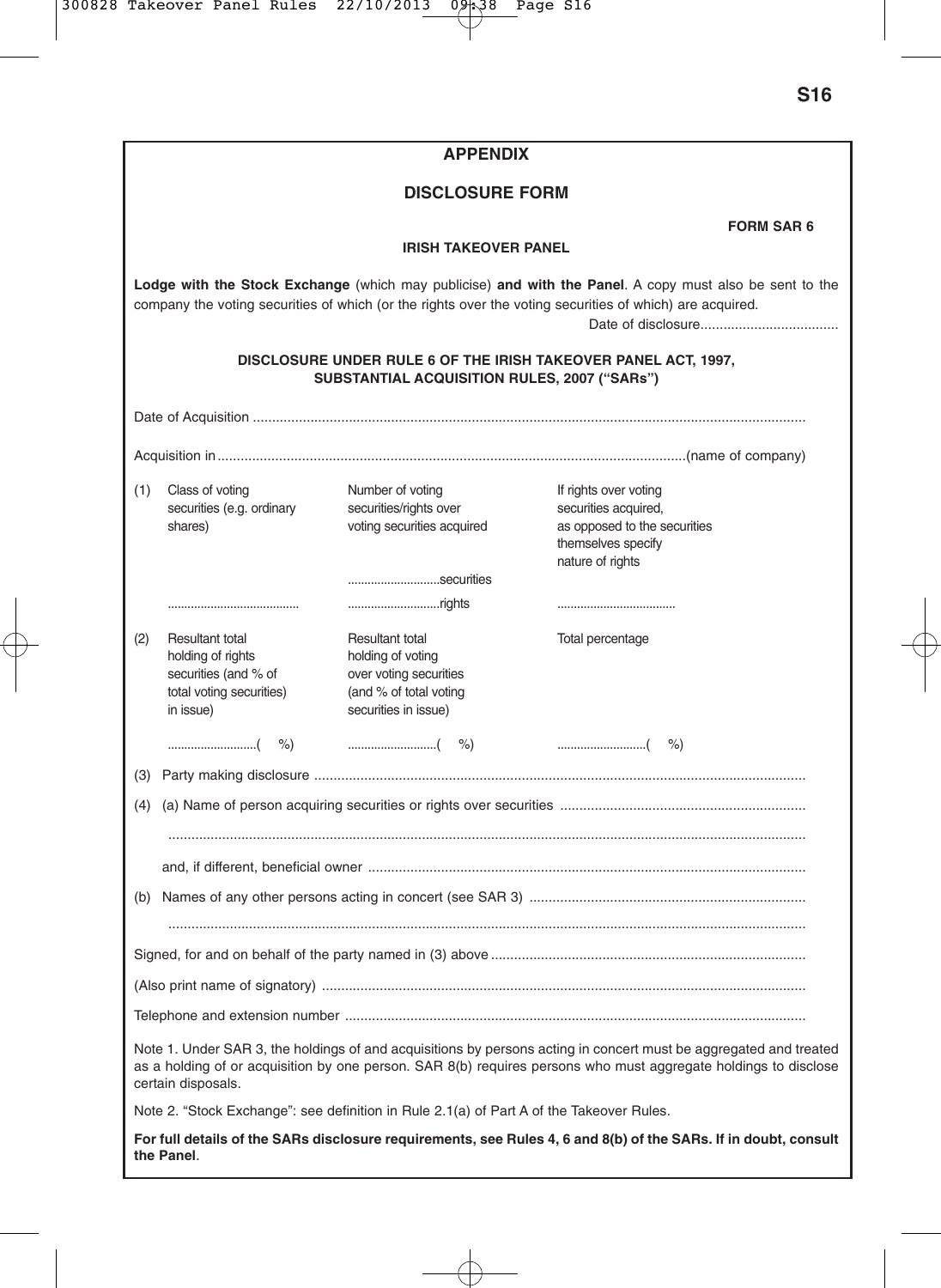# **INTRODUCTION**

# **1 BACKGROUND**

The Irish Takeover Panel Act, 1997, Substantial Acquisition Rules, 2007 (the "SARs") are made by the Irish Takeover Panel (the "Panel") pursuant to the provisions of section 8(2) of the Irish Takeover Panel Act, 1997 (the "Act") and were approved in 2007 by the then Minister for Enterprise, Trade and Employment as required by the Act. This Introduction and the Notes on the SARs do not constitute a part of the SARs as such nor do they constitute a legal interpretation of the SARs. The SARs are administered by the Panel together with the Irish Takeover Panel Act, 1997, Takeover Rules, 2013 (the "Takeover Rules"). The Panel Executive is available for consultation on the application of the SARs, and rulings and directions relative to the SARs will be given by the Panel on application by interested parties or on its own initiative.

References in the SARs and in these Notes to the "Takeover Rules" are to the Irish Takeover Panel Act, 1997, Takeover Rules, 2007, as originally made, and exclusive of all amending and superseding takeover rules subsequently made by the Panel.

The SARs do not apply to those relevant companies that fall within the Panel's jurisdiction solely as a result of the Regulations.

# **2. SCOPE OF THE SARs**

Subject to certain exceptions, the SARs restrict the speed with which a person may increase a holding of voting securities, and rights over voting securities, of a relevant company to an aggregate of between 15% and 30% of the voting rights of a relevant company as defined in the Act. The SARs also require accelerated disclosure of acquisitions of voting securities, or rights over voting securities, relating to such holdings.

The SARs do not apply to an acquisition of securities of a relevant company by a person:

(a) who has announced a firm intention to make an offer under the Takeover Rules for the company concerned, where the despatch of the offer is not, or has ceased to be, subject to a pre-condition. A person who makes such an announcement is subject to the Takeover Rules, and not to the SARs, in respect of acquisitions during the course of the offer; or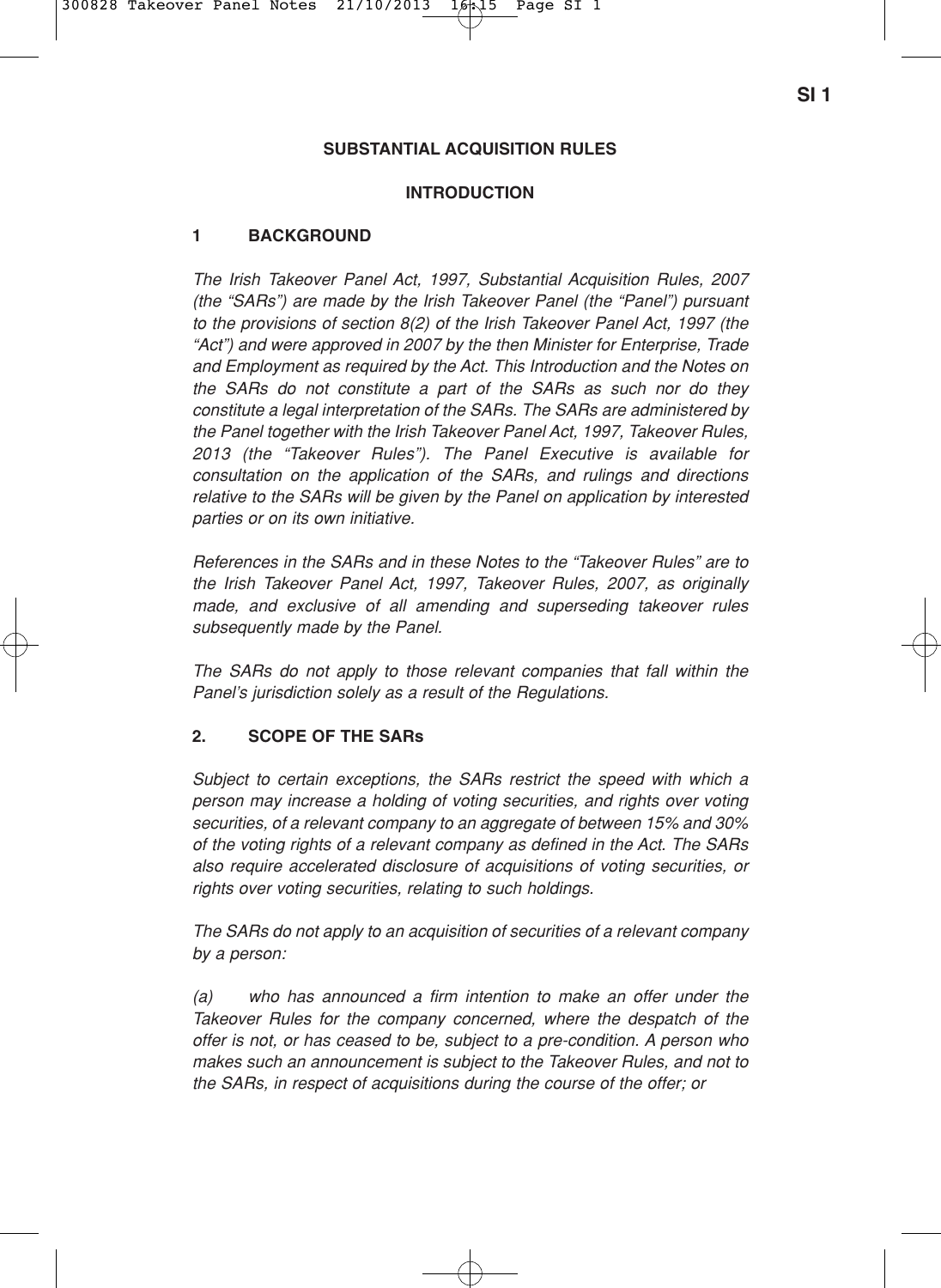(b) which results in his holding voting securities or rights over voting securities which when aggregated with any voting securities, and any voting securities the subject of rights, held by parties acting in concert with him, carrying 30% or more of the voting rights of the company. Such a person will be subject to the provisions of Rule 5 of the Takeover Rules and will, if appropriate, be obliged to make a mandatory offer under Rule 9 of the Takeover Rules.

# **3. PROCEDURES**

The procedures of the Panel in relation to administration of the SARs are similar to those set out in the introduction to the Takeover Rules.

# **4. TENDER OFFERS**

Certain tender offers come within the scope of the SARs, and Rule 7 of the SARs governs these offers. The Irish Stock Exchange gives detailed guidance on the procedures for tender offers in respect of securities authorised for trading on that exchange.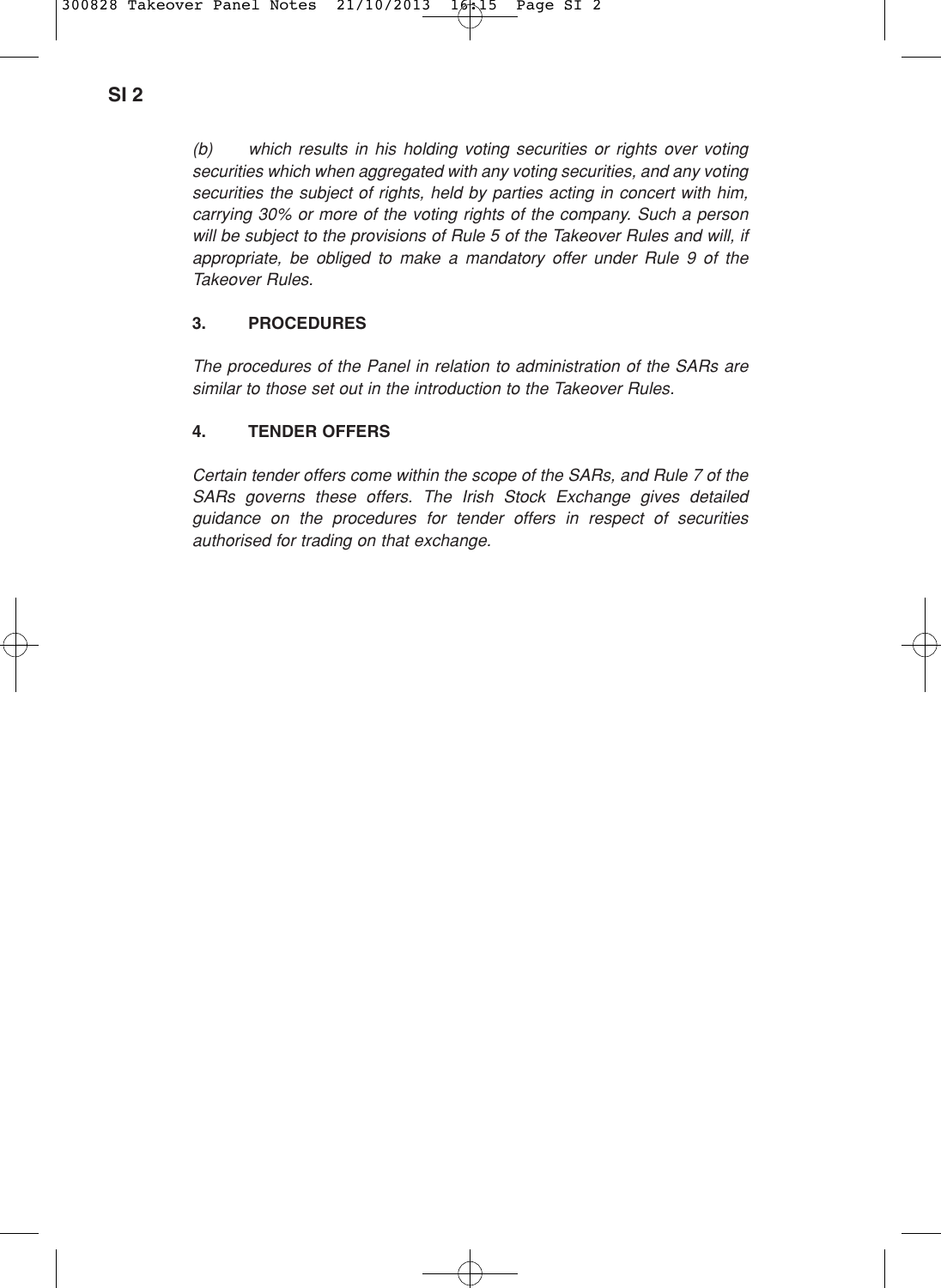### **NOTES ON THE IRISH TAKEOVER PANEL ACT, 1997, SUBSTANTIAL ACQUISITION RULES, 2007**

These Notes do not constitute a part of the SARs nor do they constitute a legal interpretation of the SARs. These Notes are intended merely to provide an indication for practitioners as to some of the considerations to which the Panel may have regard in the application of the SARs. In particular, these Notes should in no way be interpreted as prescribing the circumstances in which any discretion of the Panel under the Act will or may be exercised. The Panel emphasises that nothing in these Notes is intended in any way to restrict or fetter the manner in which any of its discretionary powers is exercised.

# **NOTES ON RULE 3**

1. "Acting in concert" (Act definition), "rights" over voting securities and "voting securities".

See Notes 1, 14 and 17 on Rule 2.1 of Part A of the Takeover Rules.

2. The 7 day period - aggregation

(a) It is necessary for a person, before making an acquisition of voting securities of a relevant company, or of rights over such securities, on any day, to identify and aggregate the acquisitions of such securities of that company made by him or her (or persons acting in concert with him or her) in the preceding 6 days with the acquisition about to be made and any other acquisitions already made by him or her on that day. If the aggregate would represent less than 10% of the total voting rights, the proposed acquisition may be made; if the percentage would be 10% or more and, when aggregated with the voting rights attributable to the voting securities, and the voting securities the subject of rights, already held by him or her (or persons acting in concert with him or her), would be 15% or more but less than 30% of the total voting rights, the proposed acquisition may not be made unless it falls within one of the exceptions permitted by Rule 5.

(b) The thresholds of 10%, 15% and 30% in the SARs relate to voting securities and also to rights over voting securities, even where such rights do not confer control of the votes attaching to the securities concerned.

### 3. Issued share capital

Calculations must be made by reference to the voting rights attributable to the securities of the company concerned in issue at the time of the acquisition.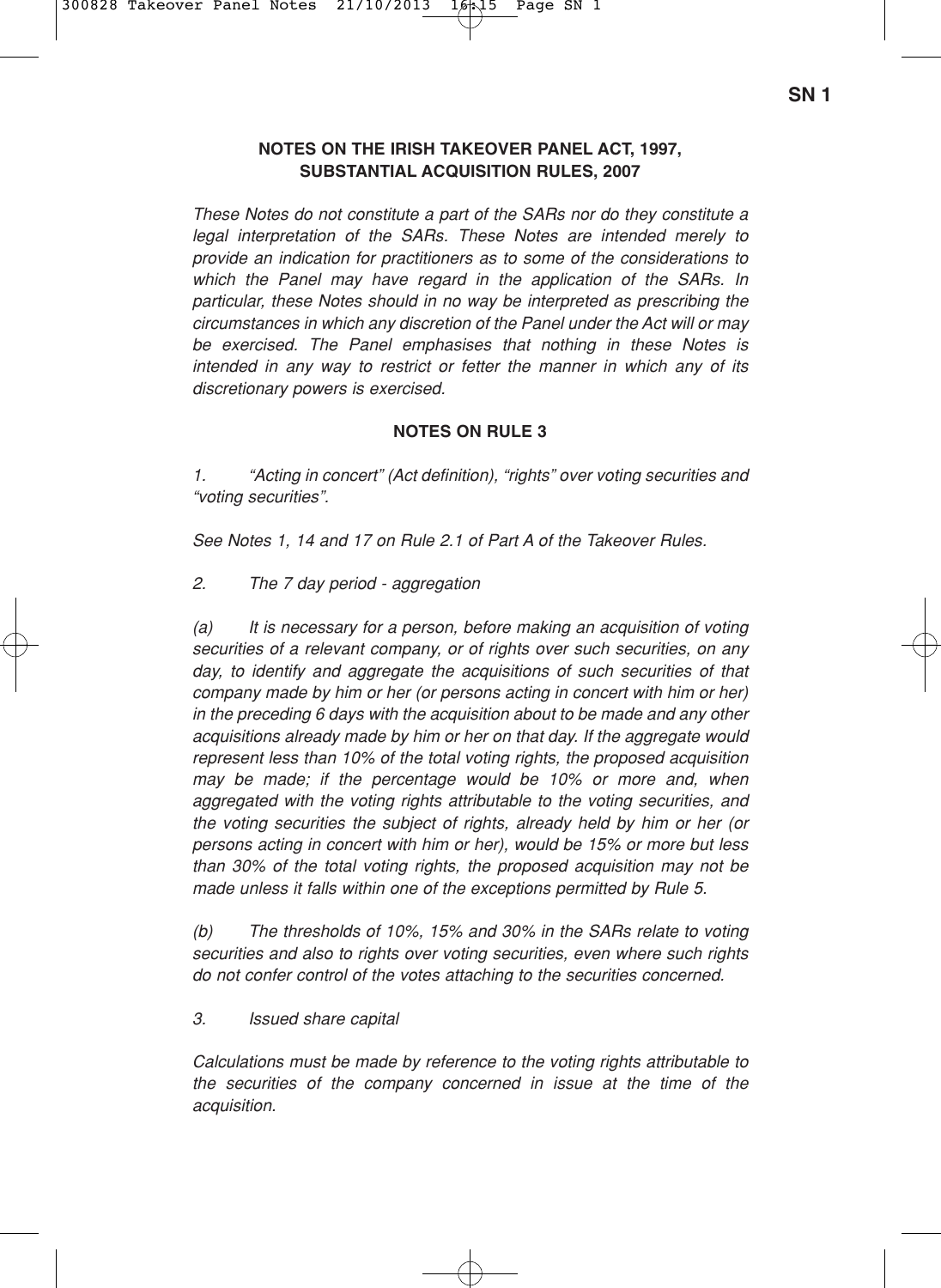### 4. Investment managers

The Panel will normally accept that a fund manager forming part of a group of companies is not acting in concert with any company controlling, controlled by or under the same control as the fund manager if it is established to the Panel's satisfaction that the fund manager is operating independently and without regard to the interests of any other part of the group (for example, where, in an offer, the fund manager would have exempt status for the purposes of the Takeover Rules).

# **NOTE ON RULE 4**

Persons acting in concert

Subject to the proviso in Rule 3(b)(i), such persons are deemed to be one person, and each of them is subject to the restriction imposed by Rule 4. (See Rules 3 and 8(a) and Note 2 on Rule 5.)

### **NOTES ON RULE 5**

1. When 30% or more is held

The Substantial Acquisition Rules are not relevant to an acquisition by a person of voting securities or rights over voting securities if the voting rights conferred by the voting securities so acquired or by the voting securities the subject of the rights so acquired, when aggregated with the voting rights conferred by any voting securities, and by the voting securities the subject of any rights, already held by that person or persons acting in concert with that person, would amount to 30% or more of the total voting rights in the company.

2. Single holder of securities

The holdings of two or more holders of securities acting in concert who are deemed by Rule 3 to be one person will not be considered to be the holding of a single holder for the purposes of Rule 5(a)(i) unless the holders concerned fall within Rule 5(b).

For the purposes of Rule 5(b)(i), the Panel will normally consent to the inclusion in family holdings of securities held by a company wholly owned and controlled by qualifying family members, or by trustees of a trust whose beneficiaries are all qualifying family members. The Panel should be consulted in any such case.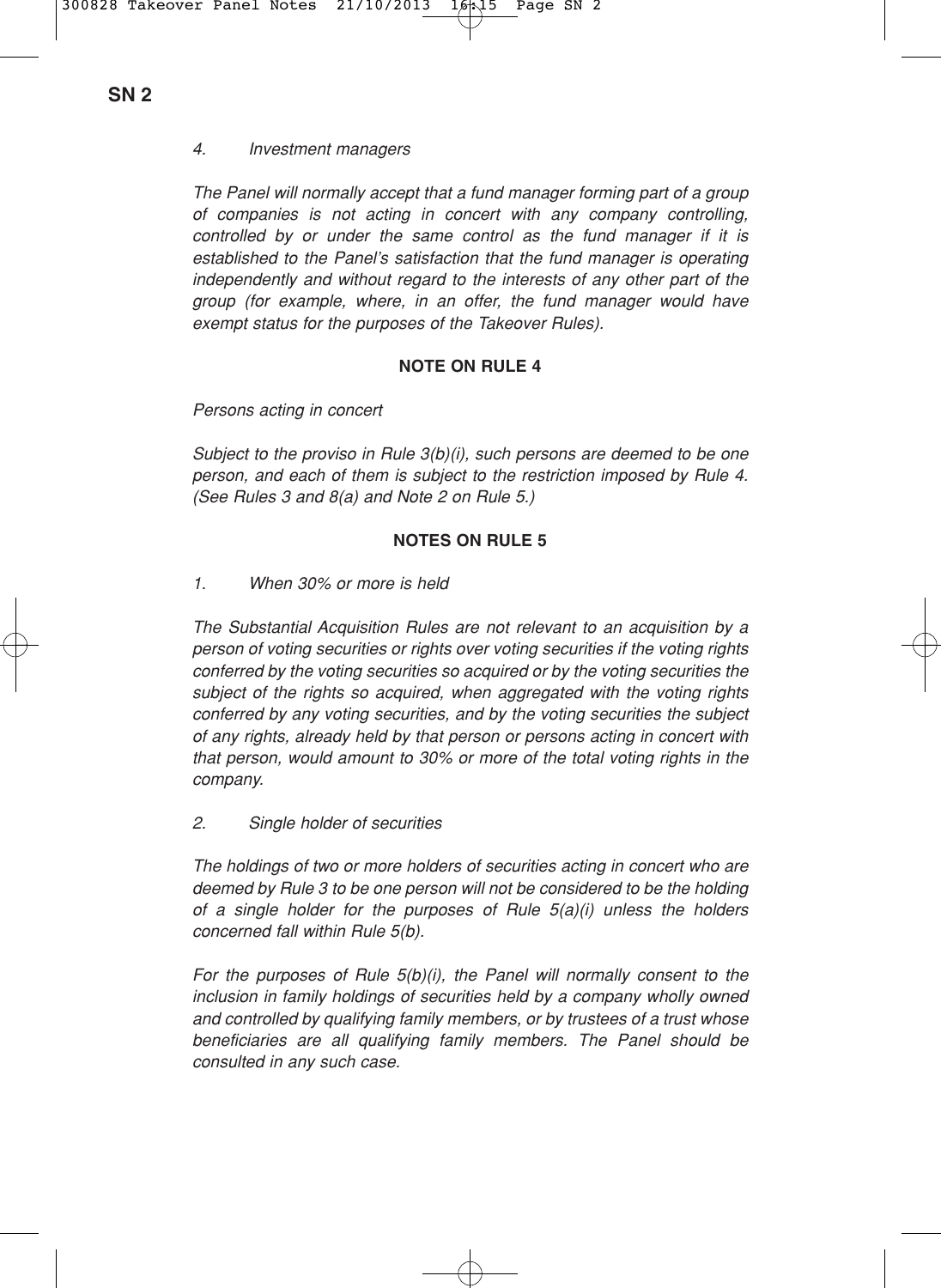### **NOTES ON RULE 6**

#### 1. Persons acting in concert

Where such persons are deemed by Rule 3 to be one person, each of them is bound by the disclosure obligation. (See Rules 3 and 8(a).)

#### 2. Redemption or purchase

Following a redemption or purchase by a company of its own securities, Rule 6(a) will apply to subsequent acquisitions by a person on the basis of the voting rights attributable to the securities of the company concerned in issue at the time of the acquisition (i.e. after taking into account the redemption or purchase).

3. Rule 6(b)

Where disclosure of acquisitions of securities is not required under the provisions of Rule 6(b), there may be a requirement for disclosure under the Takeover Rules.

#### **NOTES ON RULE 7**

 $NOTF ON BIII F 71$ 

Maximum number of shares

Calculations of the maximum number of shares that are the subject of the offer must be made by reference to the voting rights attributable to the securities of the company concerned in issue at the time of the announcement of the tender offer; if, however, it is known at the time of the announcement that by the closing date of the tender the issued share capital will have changed, this must also be taken into account.

NOTE ON RULE 7.2

If the company is the subject of an offer

If a tender offer is proposed for shares in a company which is the subject of an offer under the Takeover Rules, the matters considered by the Panel may include the following:

(i) extension of the offer period in respect of the offer under the Takeover Rules;

(ii) circulation of the tender advertisement to all shareholders; and